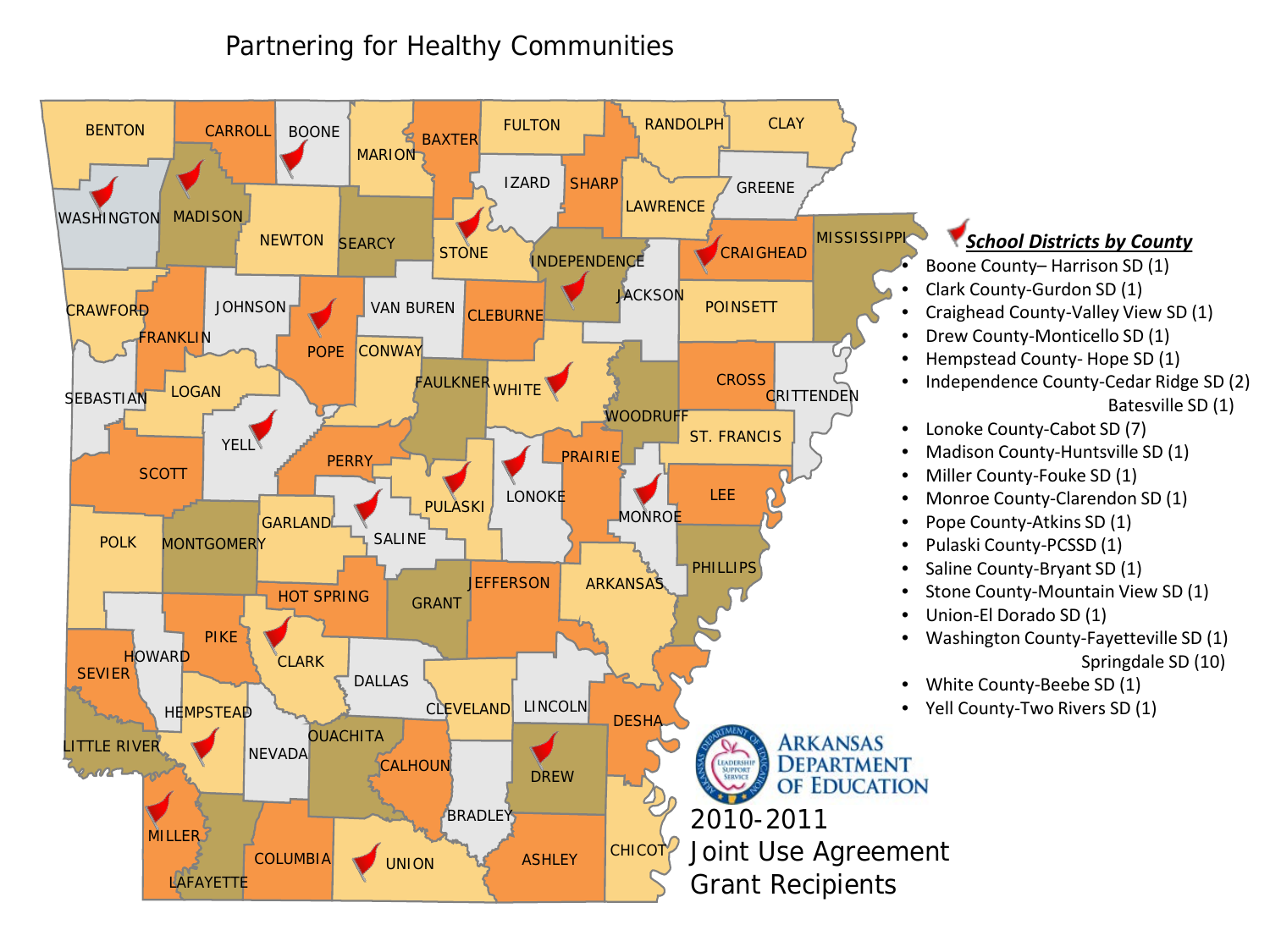

#### *School Districts by County*

- Ashley County-Hamburg SD (2)
- Clark County-Gurdon SD (2)
- Cross County-Cross County SD (2)
- Drew County- Monticello SD (1)
- Faulkner County-Mayflower SD (1) Conway SD (1)
- Franklin County-Ozark SD (1)
- Independence County-Cedar Ridge SD (1)
- Johnson County Lamar SD (1)
- Marion County- Flippin SD (1)
	- Yellville-Summit SD (2)
- Newton County-Jasper SD(2)
- Perry County-Perryville SD(1) East End SD (1)
- Phillips County-Barton Lexa SD (1)
- Poinsett County-Harrisburg (2)
- Pope County-Atkins (2)
- Pulaski County –AR Sch. For the Deaf SD (1)
- Sebastian County Lavaca SD (1)
- Union County- El Dorado SD (1)
- Washington County –Fayetteville SD (4)
	- Springdale SD (5)
	- Prairie Grove SD (1)

• White- Beebe SD (1) Bald Knob SD (1)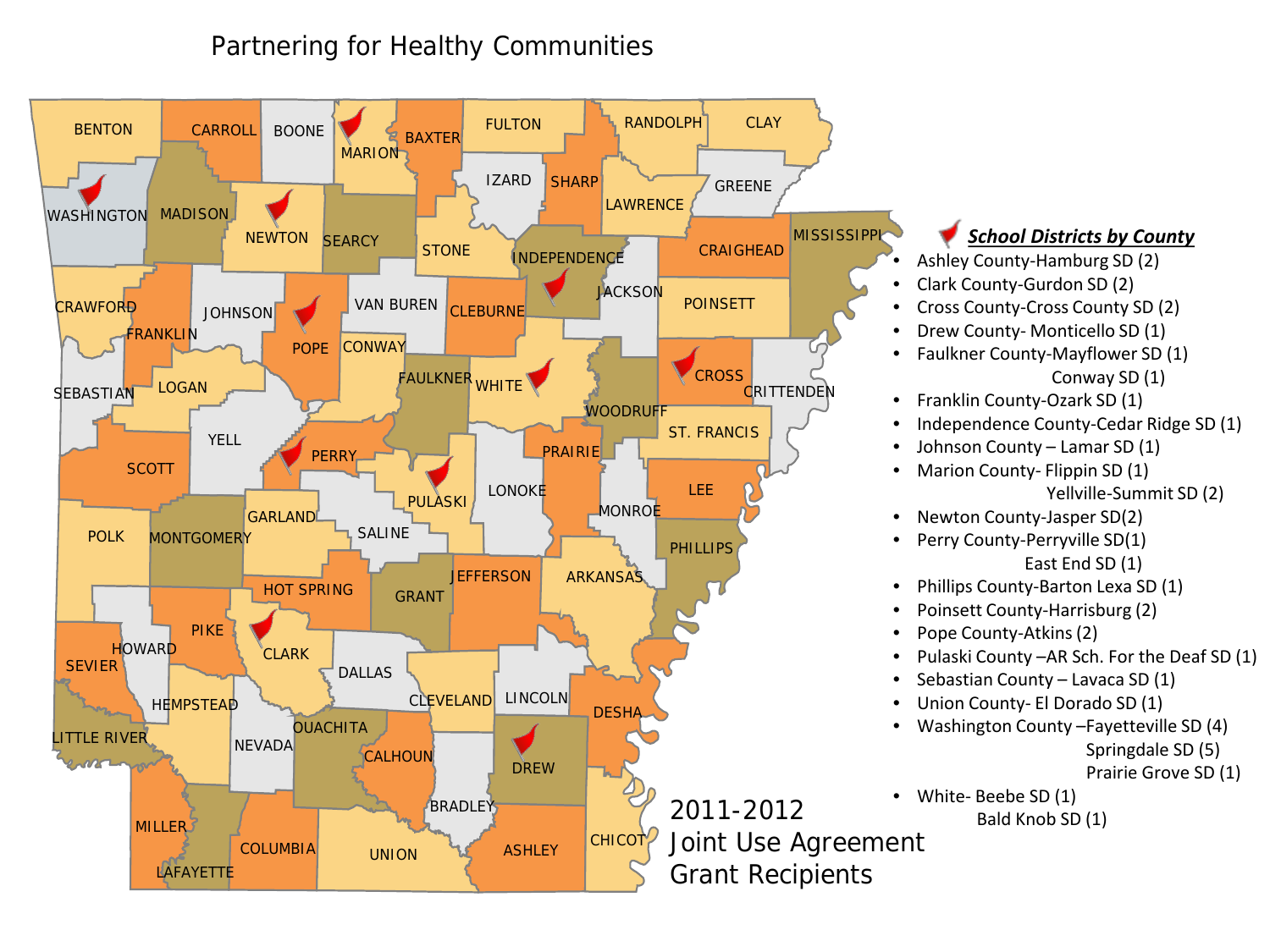

# *School Districts by County*

- Clark County-Gurdon SD (1)
- Cross County-Cross County SD (2) Wynne SD (1)
- Franklin County- County Line SD (1)
- Independence County-Cedar Ridge SD (1)
- Izard County-Calico Rock SD (1)
- Johnson County-Lamar SD (2)
- Logan County-Magazine SD (1)
- Miller County-Fouke SD (2)
- Pope County-Atkins SD (1) Hector SD (1)
- Scott County-Waldron SD (2)
- Union County-El Dorado SD (4)
- Sebastian County –Lavaca SD (1)
- Washington County –Springdale SD (2)

#### *School Districts by County*

- Benton County– Rogers SD (1) Siloam Springs SD (1)
- Craighead County-Valley View SD (1)
- Crawford County-Cedarville SD (1)
- Hempstead County-Blevins SD (1)
- Independence County-Southside SD (1)
- Johnson County Lamar SD (1) Westside SD (1)
- Logan County Booneville SD (1)

Magazine SD (1)

#### Paris SD (1)

- Marion County–Yellville-Summit SD (1)
- Newton County Jasper SD (1)
- Prairie County Des Arc SD (1)
- Saline County Bryant SD (2)
- Van Buren Clinton SD (1)
- Washington County-Fayetteville SD (3) Lincoln SD (1)
	- Springdale SD (3)
- Yell County Danville SD (1)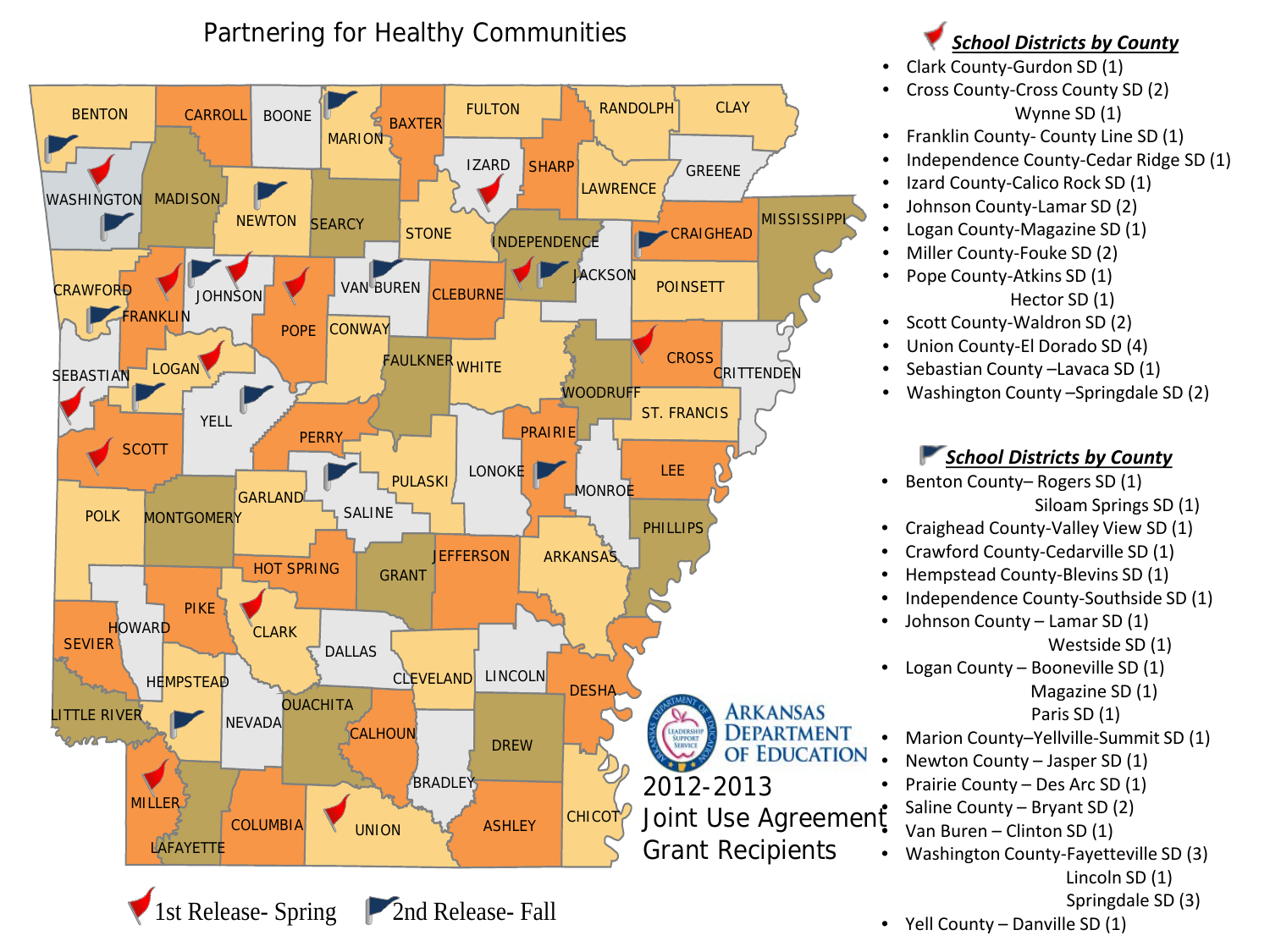

#### *School Districts by County*

- Franklin County- Ozark SD (1) Charleston SD (1)
- Independence County- Southside Batesville (1)
- Logan County- Magazine SD (1)
- Marion County- Yellville Summit SD (1)
- Newton County- Jasper SD (1)
- Perry County- East End SD (1)
- Sebastian County- Mansfield SD (2)
- Washington County- Springdale SD (2)
- White County- Bald Knob SD (1)

#### *School Districts by County*

- Benton County- Rogers SD (2)
- Boone County- Alpena SD (1)
- Clay County- Piggott SD(1)
- Independence County- Cedar Ridge SD (2)
- Johnson County- Lamar SD (1)
- Perry County- East End SD (1)
- Pope County- Hector SD (1)
- Pulaski County- Little Rock SD (2)
- Sebastian County- Lavaca SD (1)
- Washington County- Fayetteville SD (1)

Springdale SD (4)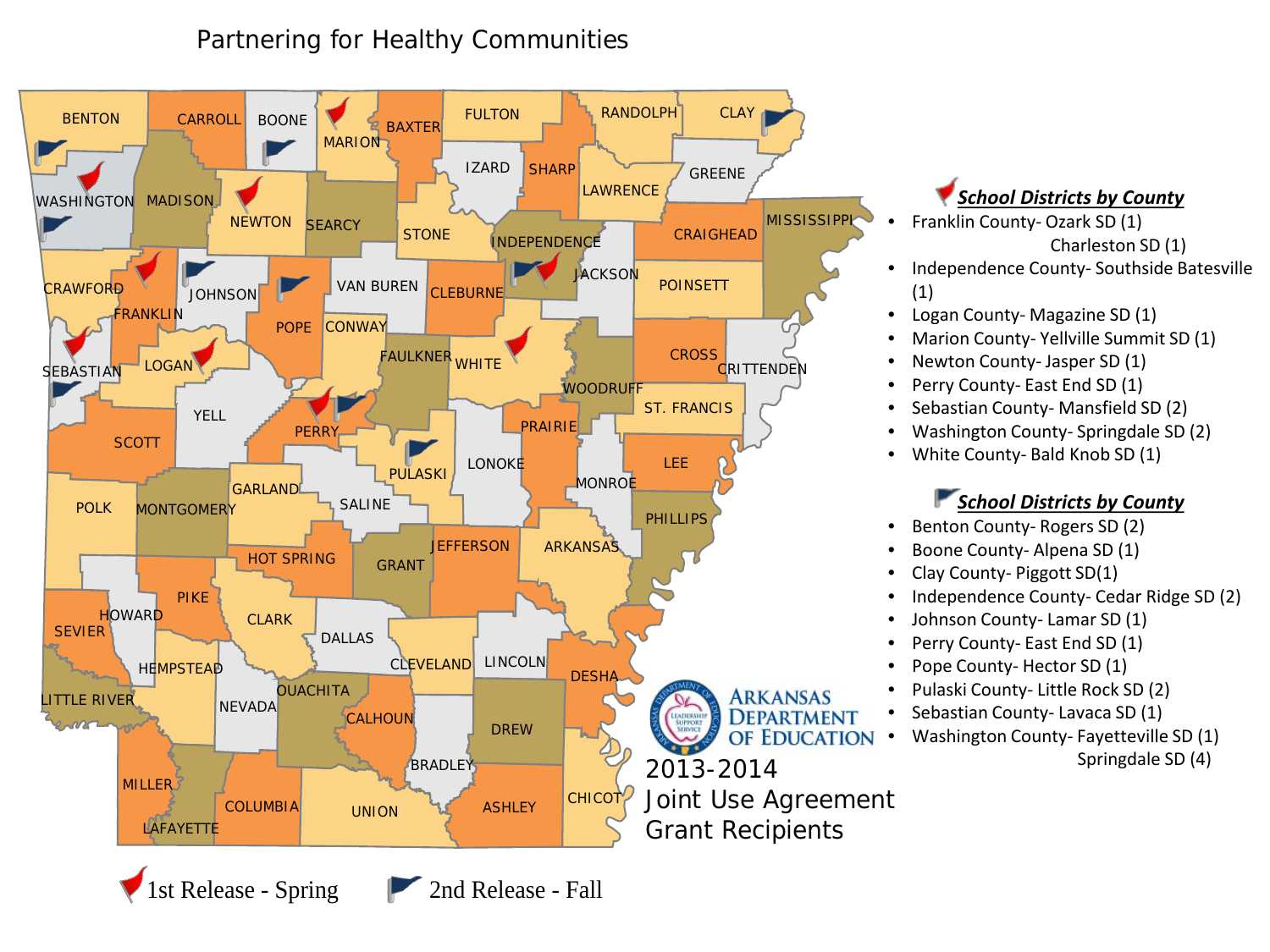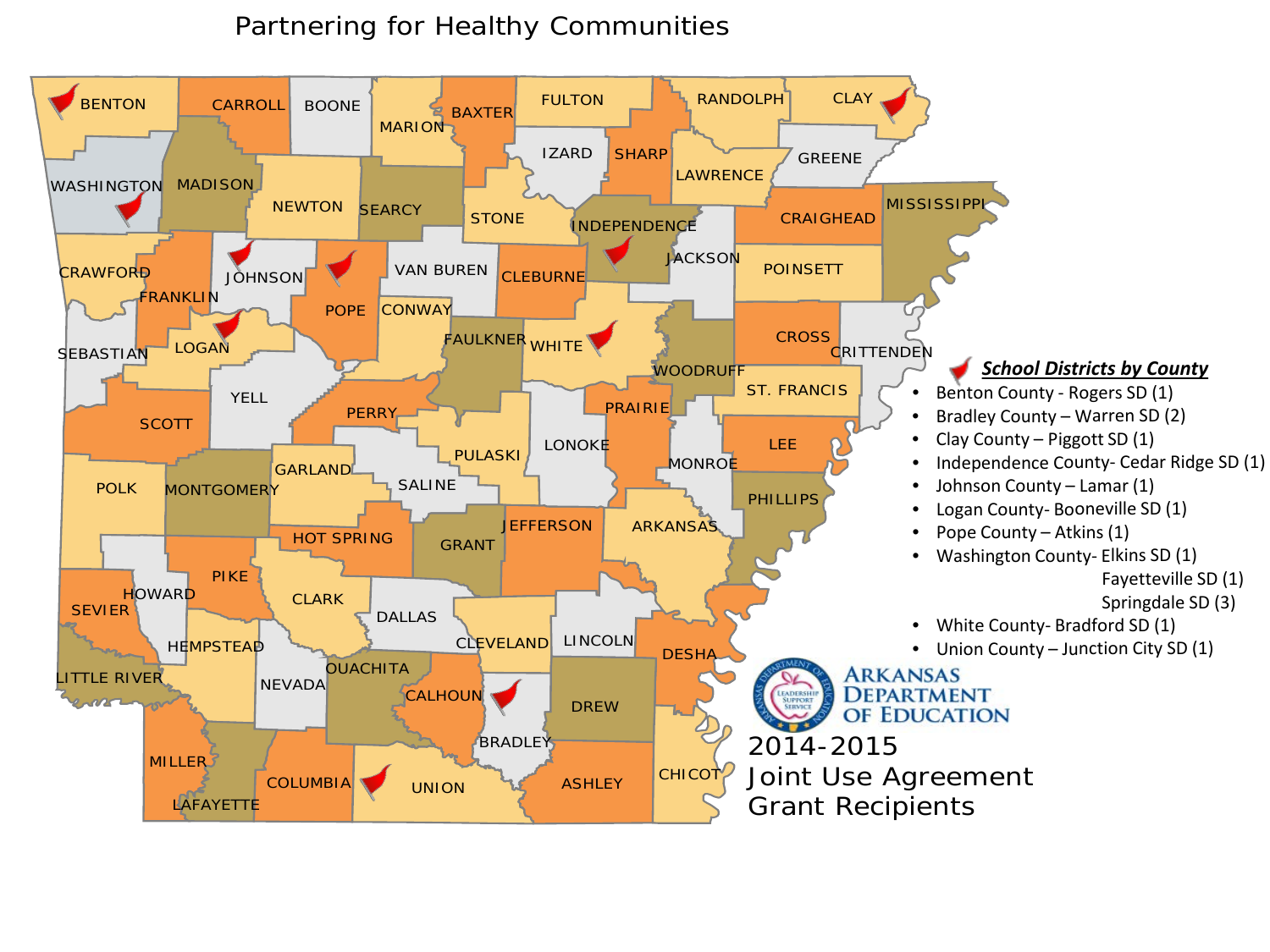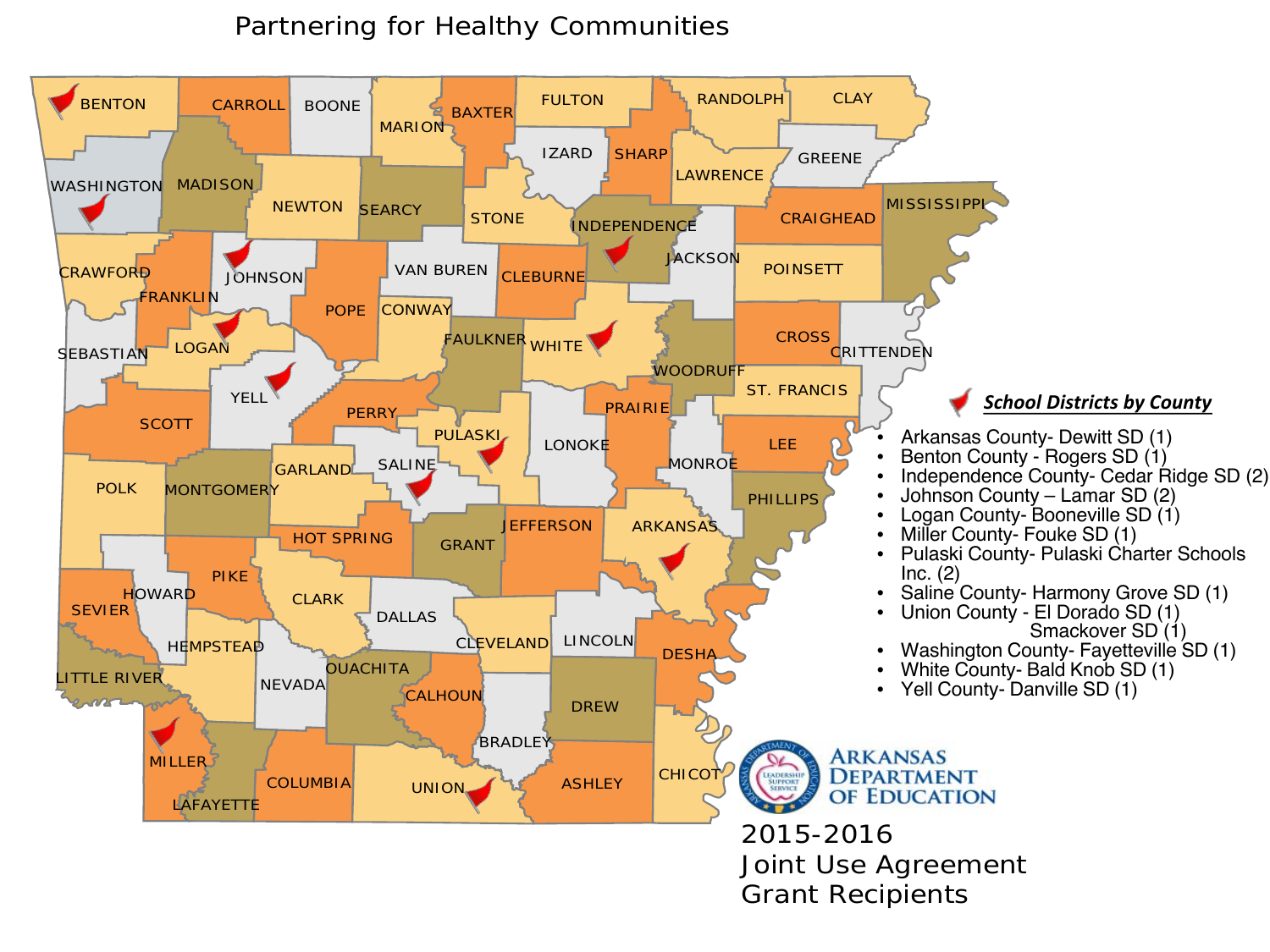